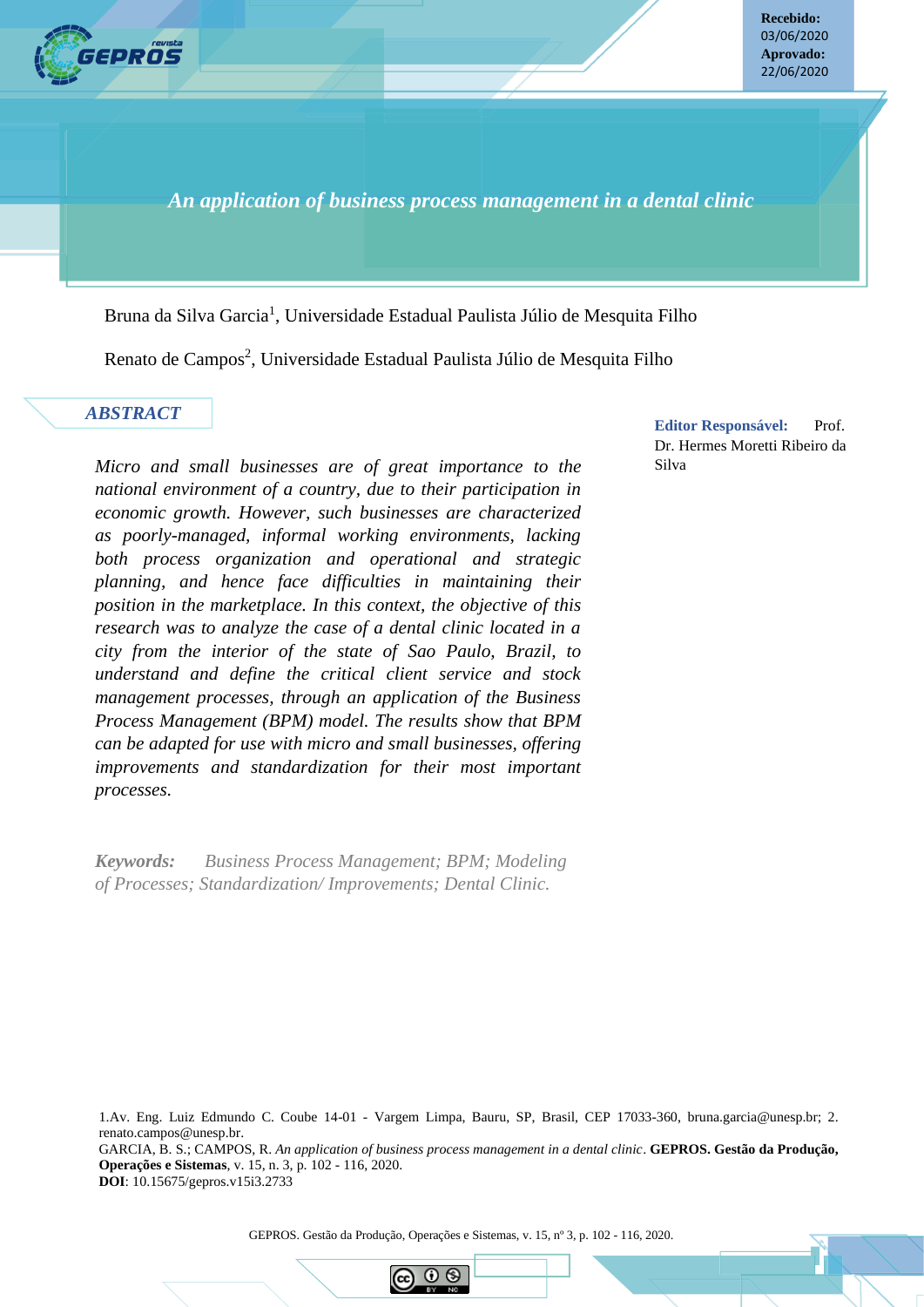#### **1. INTRODUCTION**

**GEPROS** 

Micro and small business have a relevant part to play in the economic growth of their country. According to estimates from the Micro and Small Businesses Counseling Service (SEBRAE), Brazil will have approximately 17.7 million small businesses by 2022, that is, more than one million new businesses per year. Furthermore, the fact that small businesses account for 98.5% of the country's companies and are responsible for the generation of 70% of the income of Brazilians working in the private sector, highlights the irrefutable proof of the importance of this sector for the economy. The majority of these businesses operate under the "Simple National" system, which reduces tax burdens and bureaucracy, thereby stimulating their development and growth and enabling them to compete in the marketplace (AGÊNCIA SEBRAE DE NOTÍCIAS, 2017).

In view of the importance of micro and small businesses, and considering that they habitually form part of the poorly-managed, informal work environment, one which lacks organizational processes and strategic and operational planning, Business Process Management (BPM) has emerged as a possible tool to provide continuous improvement for their production processes, thereby raising efficiency levels, reducing costs and, as a consequence, maximizing profits (LOPES, 2008, p.02; DUMAS *et al*., 2018). According to Andrade *et al*. (2017), Business Process Management (BPM) is also seen as a way of leveraging results and mitigating the occurrence of mistakes through a detailed study of internal processes. The authors' research additionally sought to accelerate the exchange of information among sectors, with the aim of delivering high-quality products in an increasingly agile way. BPM is applied in several business areas, industry or commerce, public or private organizations (vom BROCKE; MENDLING, 2018; BANDARA *et al*.2018).

In this context, the proposal of the current work was to conduct an action research through the application of Business Process Management (BPM) in a Clinic attending dental and medical patients, situated in the state of São Paulo, Brazil. The intention was to analyze the company's present situation, understand and model its existing critical processes and then propose alternatives with the aim of improving the efficiency of its business management.

Within the existing academic literature, there is a concentration of studies on mediumand large-sized companies. Through the implementation of BPM in a small business, this

GEPROS. Gestão da Produção, Operações e Sistemas, v. 15, nº 3, p. 102 - 116, 2020.

 $\odot$   $\odot$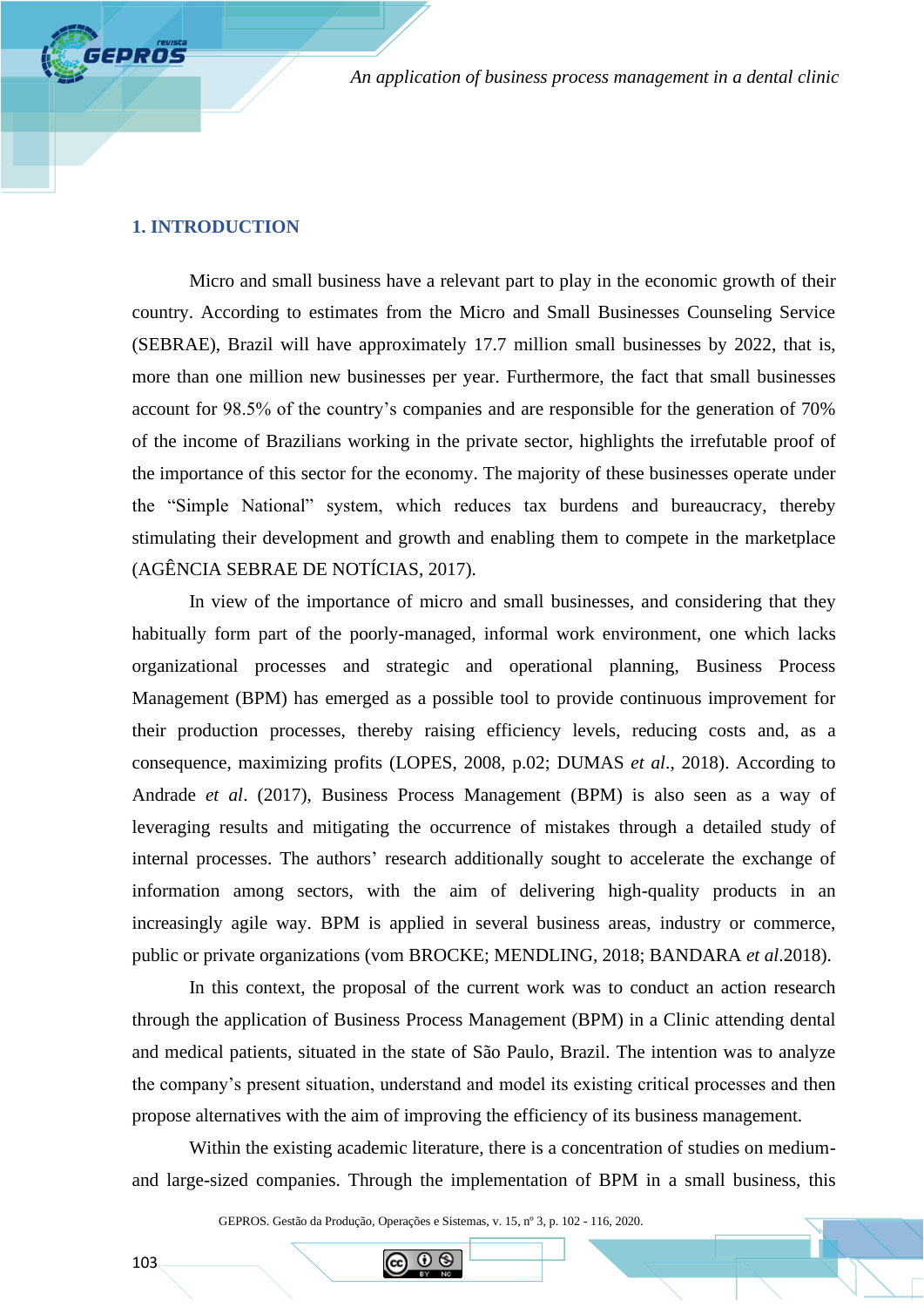work contributes to the identification of opportunities for improvement, and consequently growth and strength, of micro and small business, and seeks to increase the knowledge base of this research topic. As a result, it is hoped to propose ways to reduce barriers to the use of BPM in micro and small businesses.

# **2. LITERATURE REVIEW**

**FEPROS** 

#### *2.1 Business Process Management*

According to Andrade *et al.* (2017), Business Process Management (BPM) emerged as a way of leveraging results and mitigating the occurrence of mistakes through a detailed study of internal processes. In addition, the authors' research sought to accelerate the exchange of information among sectors, with the aim of delivering high-quality products in an increasingly agile way.

According to ABPMP (2013), BPM comprises a set of business activities that cover strategy, objectives, culture, organizational structures, roles, policies, methods and technologies to analyze, draw up, implement, manage performance, and control and improve processes of organizations in order to match client expectations.

Organizations that apply BPM can measure the evolution of process improvement and its maturity over time (TARHAN, A.; TURETKEN, O.; REIJERS, 2016).

#### *2.2 BPM Life Cycle*

There are many process management models in the literature , and they all share a common cyclical form (BEZERRA *et al.,* 2016, p. 5). Baldam, Valle and Rozenfeld (2014) created a Unified BPM Life Cycle (Figure 1) for process management, which is composed of four phases.

The first phase covers BPM planning, which seeks to define BPM activities that contribute positively to achieving operational goals, by means of a verification of the critical business processes points to which an organization commits as a whole. The main activities carried out are: a situational analysis to understand the internal and external environment and organizational strategy of the organization; defining strategies and objectives; selecting and prioritizing processes.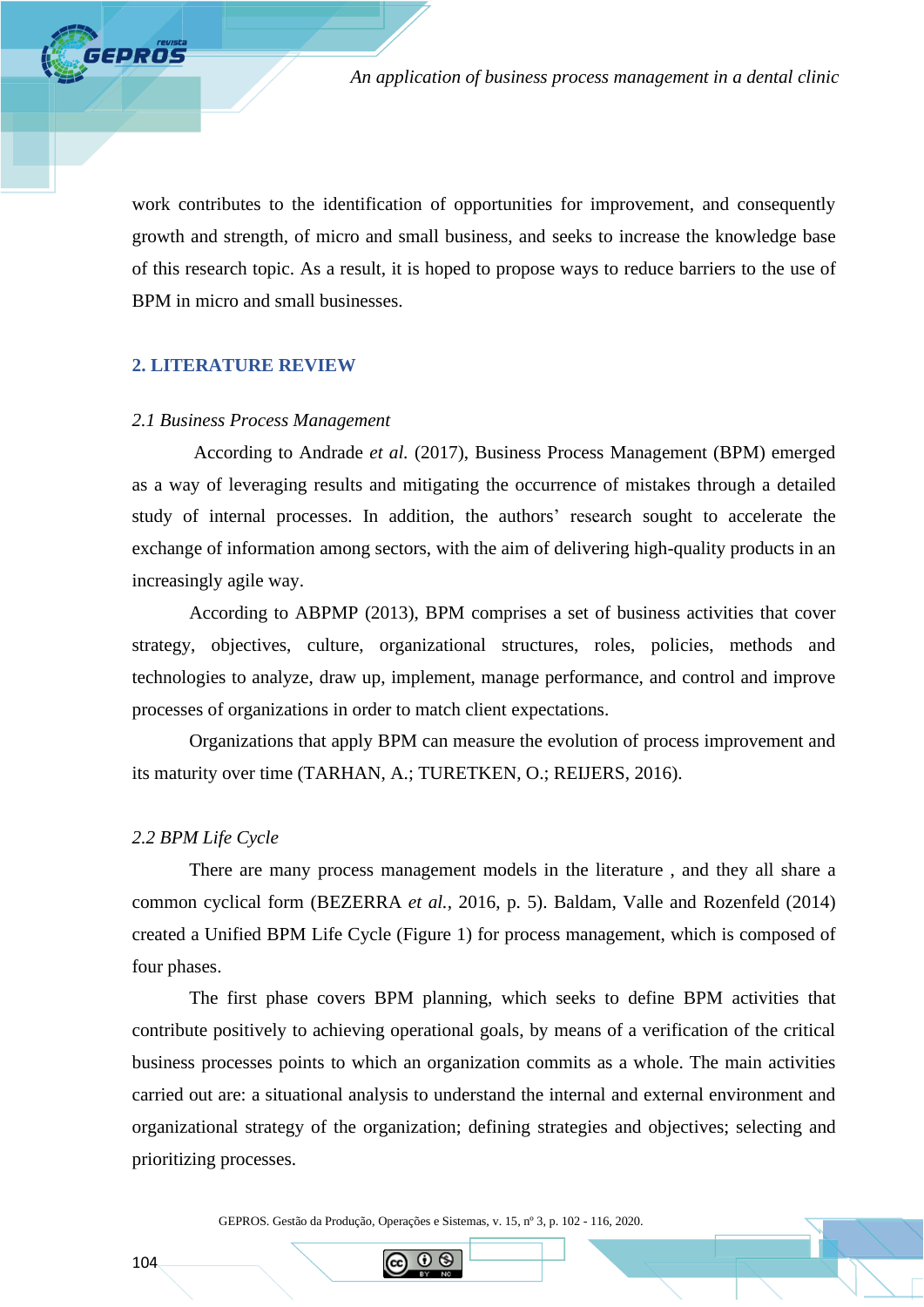The second phase is that of modeling and process optimization, with the intention of better understanding the workings of a company as a whole. This is done through documentation and process analysis, generating information about the state of current working processes (*As Is* model), applying methodologies for process optimization, redesigning processes considering proposals for future improvements (*To Be* model), and generating specifications for implementation. According to ABPMP (2013, p. 72), the purpose of modeling is to create a complete and accurate representation of a company's operating process.

The third phase involves the execution of processes, and is when process implementation, technology transfer plans management, training, testing, implemented processes monitoring, transfer of control of execution and monitoring by the executing team is carried out.

The fourth phase is one of data analysis and control, and involves the monitoring of processes implemented through performance evaluation tools such as statistical methods and KPIs, to verify that the operation is conforming to plan.



**Figure 1** – BPM Unified Life Cycle

Source: Adapted from Baldam, Valle and Rozenfeld (2014).

GEPROS. Gestão da Produção, Operações e Sistemas, v. 15, nº 3, p. 102 - 116, 2020.

 $\odot$   $\odot$ 

GEPROS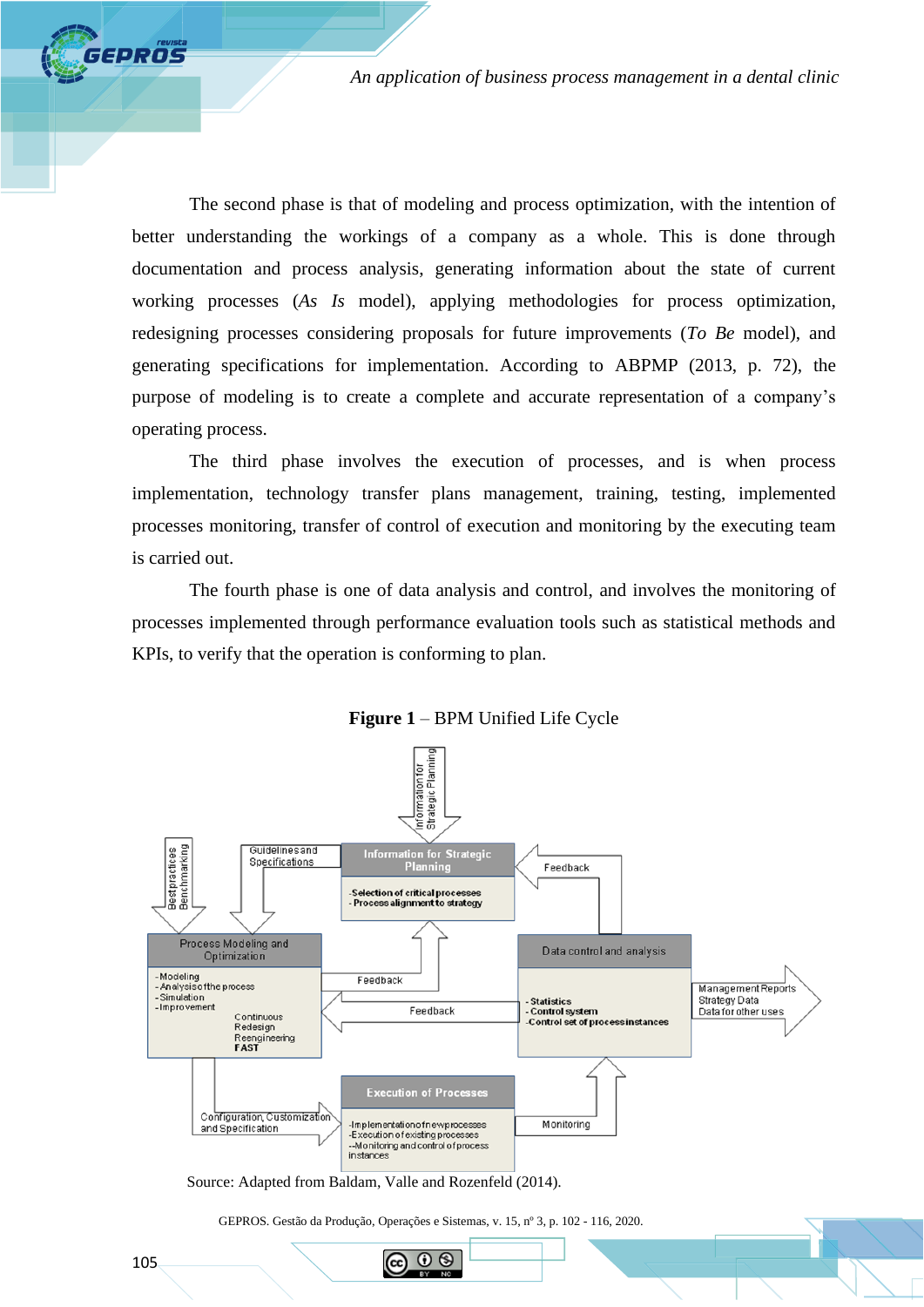To carry out the BPM phases, several methods and tools can be employed, including process modeling (vom Brocke *et al.*, 2014; ROB *et al*., 2016; MEDOH, C.; A. TELUKDARIE, 2017).

## *2.3 Process Modeling*

**FPROS** 

According to Oliveira and Neto (*apud* TOLFO, 2009), regarding BPM initiatives, "modeling is important, because it enables the consolidation of a process model with the generation of operational diagrams. From these diagrams it is possible to understand or even rethink a company."

Within the existing forms of representation, Business Process Modeling Notation (BPMN) provides a set of symbols to represent different aspects of business modeling (ABPMP, 2013; OMG, 2014). It has become a benchmark for process modeling, since it offers a well-defined notational standard, which is clear and easy for everyone involved in a process, from technicians to managers, to understand, (PIECHNICKI; BARAN; PIECHNICKI, 2012).

The four basic BPMN categories so that a user can understand the processes and their context, these are (MASCHKA, 2014; OMG, 2014):

• Flow Objects - the main graphical elements for defining business process behavior. There are three types of flow objects: event, activity and gateway.

• Connecting Objects - the connection of flow objects with other information is done via three objects: sequence flow, message flow and association.

• Swimlanes - is a concept used to assist the participation in and organization of activities. A BPMN diagram may include more than one process, as well as processes that show collaboration between private processes or participants. When this occurs, each private business process will be considered as having been carried out by different participants. Graphically, each participant will be partitioned, that is they will be contained in a rectangular box or "pool". Pools can have sub-swimlanes, which are simply known as "Lanes".

• Artifacts - are used to supply additional information about a process.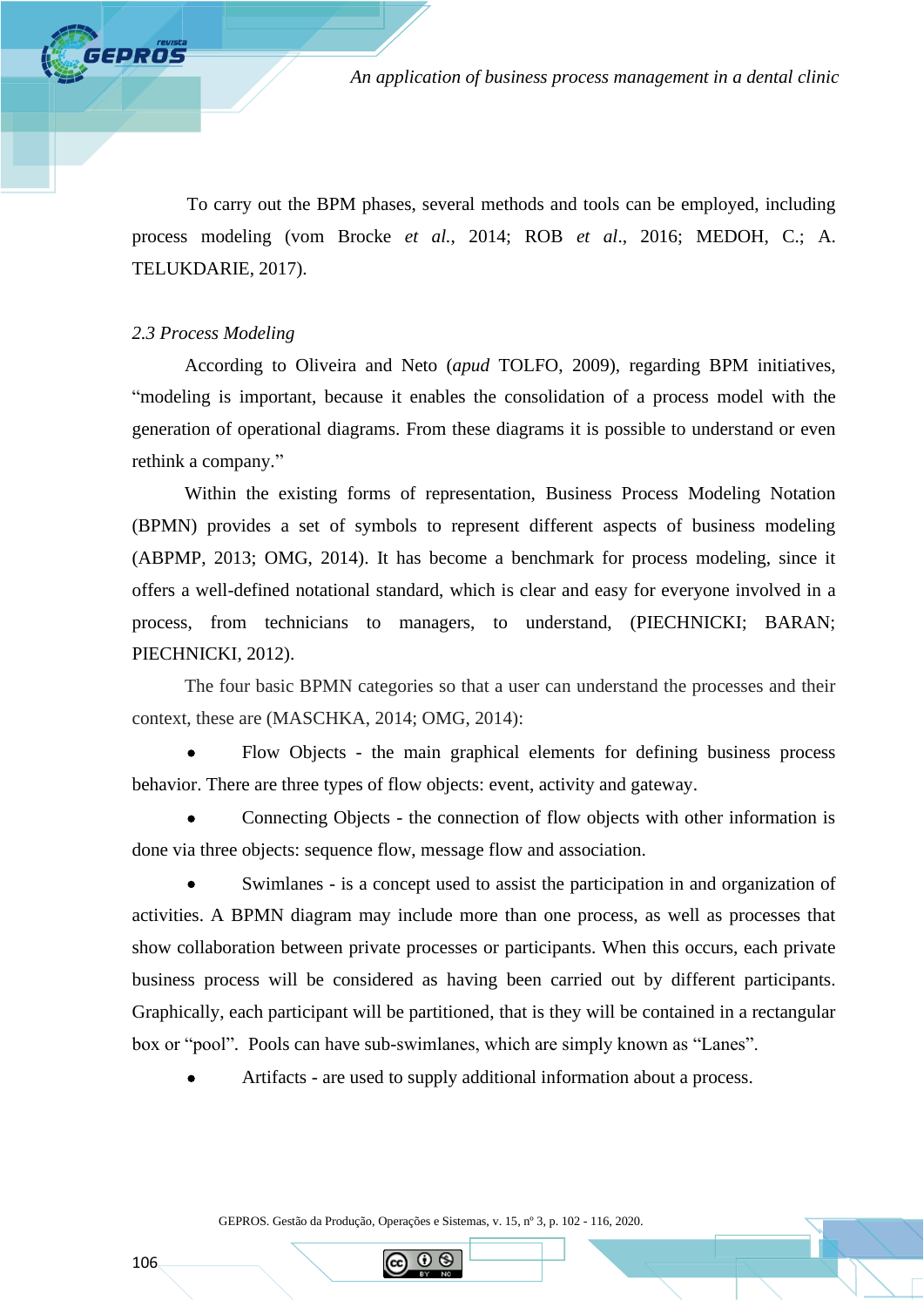## **3. METHODOLOGICAL PROCEDURES**

The present study used the action research approach, with its stages adapted to be in line with the development stages of BPM. The first stage was characterized by a literature review in order to gain a better understanding of business process management, in which studies were carried out related to the implementation and execution of BPM in micro and small companies, and support tools used for this activity. Information was collected from scientific articles, books and academic papers.

Subsequent activities were carried out based on the first two phases of the BPM Unified Life Cycle proposed by Baldam, Valle and Rozenfeld (2014): BPM planning and the analysis, modeling and optimization of the process (see Figure 1). The business selected to be studied in this work was a small clinic attending medical and dental patients, in a town located in the state of São Paulo. In addition to a literature review, the study was structured in two phases, each phase being divided into two sub-phases, as described below.

# *3.1 BPM Planning*

**FEPROS** 

This phase involved the development of a BPM application plan, in order to identify activities that work in partnership with the organizational directives of the clinic. The plan was divided into two parts:

**Situational analysis and strategy identification:** The first step in identifying problems and proposing solutions for a given organization is to analyze and understand its current strategic situation. To do this a SWOT Matrix, a strategic planning tool that analyzes strengths, weaknesses, opportunities and threats to the organization's environment, was used;

GEPROS. Gestão da Produção, Operações e Sistemas, v. 15, nº 3, p. 102 - 116, 2020. **Selection and prioritization of processes:** Determined by the company's present situation, company processes were identified and, from a prioritization matrix, critical processes were selected, that is, those that had the biggest impact on organizational results and on success. The matrix was adapted from the Management Excellence Model – MEM (FNQ, 2018) and comprised processes identified by the clinic which received a score according to certain defined criteria. In view of the importance of the processes relating to strategic objectives, a formula was developed whereby the owners and employees rated the organizational processes. Persons closely associated with the business were chosen, because they have better knowledge about the activities developed and how they can impact the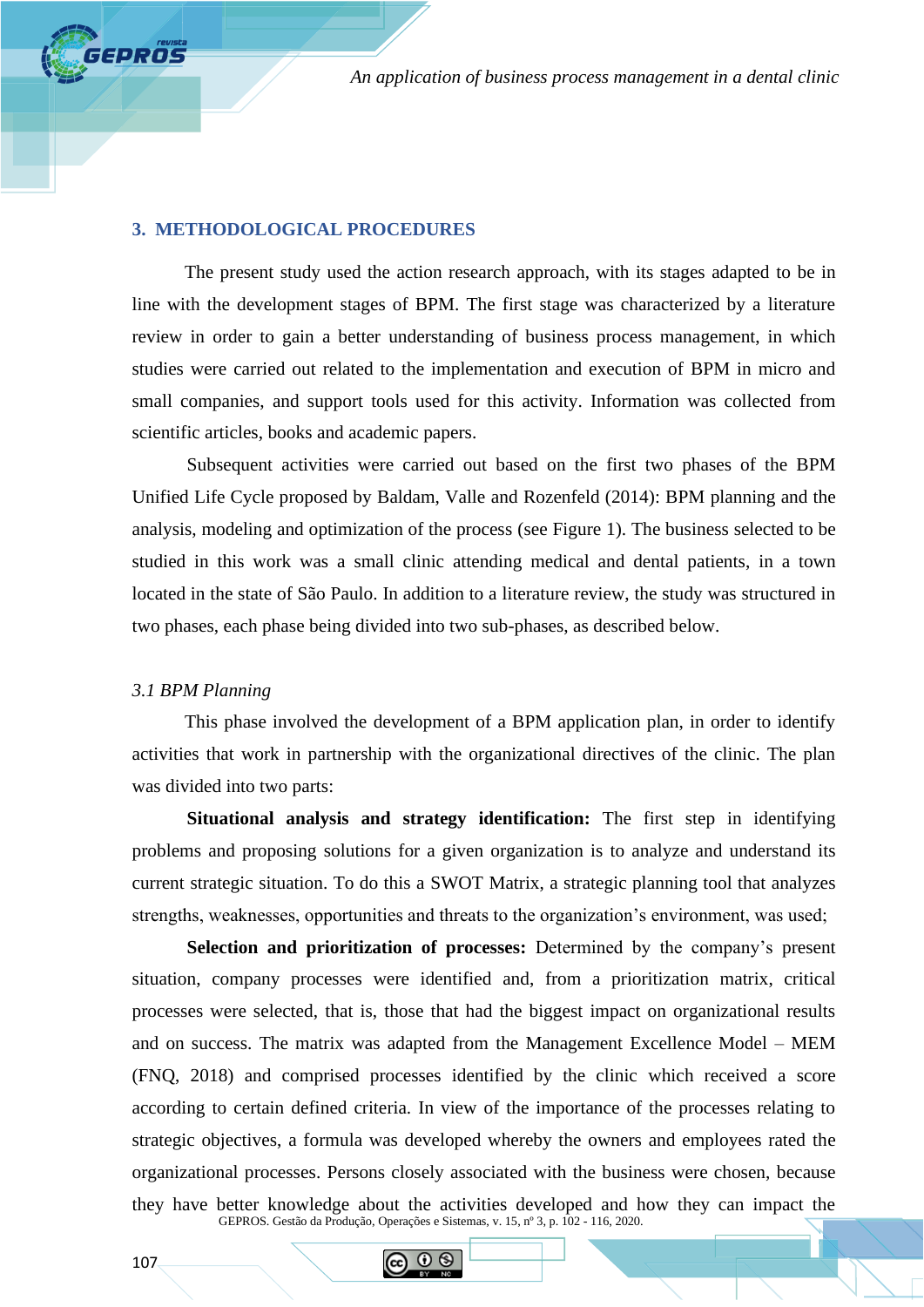business. In this way, it was possible to propose improvements for the organization, and thus improve processes - as described in the next step.

## *3.2 Analysis, modeling and process optimization*

**EPROS** 

From the preliminary collection of information and data, visits to the company were organized. Observations were made and interviews held with those involved in the process, by which means work on modeling and process improvement could be started. The process modeling notation adopted was BPMN (Business Process Model and Notation) being a standard created by the Object Management Group and accepted as one of the principal modeling tools by the international community. The tool chosen for the process modeling was the Bizagi Process Modeler, since it has a free version, enabling the use of BPMN notation to create process diagrams, maps and models, and allowing an efficient and simple graphic visualization of processes and flows and, therefore, helping to identify flaws and problems, and propose improvements. The sub phases are described next:

As Is Model: Firstly, a modeling of the current situation of the company was carried out (*As Is*), the objective of which was to define the way that existing processes operate, as a means of understanding activities and results, and analyze the limitations that affect company performance. From this, recurring business problems were identified;

*To Be* **Model:** In this stage a new model was developed, leading to a proposal to incorporate improvements in critical processes. These processes were redesigned, having in mind future ideas that could optimize them, based on a gap analysis of the current situation.

#### **4. RESULTS AND DISCUSSION**

#### *4.1 BPM Planning*

Initially, information about the organizational environment of the company was collected from employees. The intention was to understand internal and external company environments and, by means of a situational analysis, its strategies and objectives. A SWOT matrix was prepared, which highlights the internal (strengths and weaknesses) and external (opportunities and threats) factors of the company. Figure 2 shows the results obtained from the SWOT analysis.

GEPROS. Gestão da Produção, Operações e Sistemas, v. 15, nº 3, p. 102 - 116, 2020.

60 B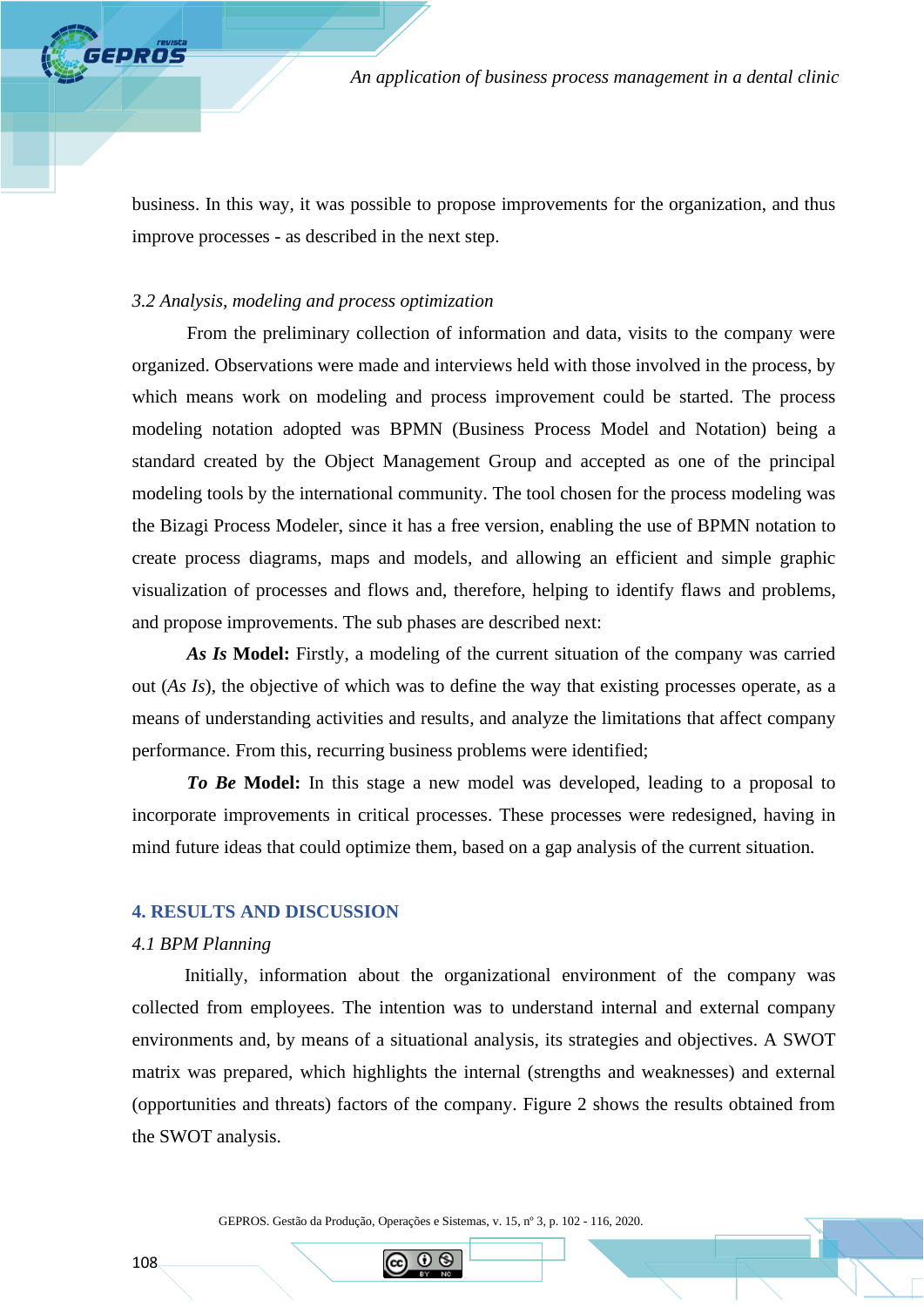

# **Figure 2** - SWOT Matrix for the Clinic

| <b>Strengths</b>                                                                                                                                                                                                                                  | <b>Weaknesses</b>                                                                                                                                                                                                |  |  |  |
|---------------------------------------------------------------------------------------------------------------------------------------------------------------------------------------------------------------------------------------------------|------------------------------------------------------------------------------------------------------------------------------------------------------------------------------------------------------------------|--|--|--|
| Quality service to clients;<br>1.<br>Quality specialized services: implantology, oral<br>2.<br>maxillofacial and dental surgery, in the case of<br>dentistry; gynecology, in the case of medical;<br>Well located clinic, with easy access.<br>3. | Inadequate stock control;<br>1.<br>Overworked employees, with activities in<br>various sectors;<br>No ERP management system;<br>3.<br>Unstructured processes;<br>4.<br>Use of a manual appointment system.<br>5. |  |  |  |
| <b>Opportunities</b>                                                                                                                                                                                                                              | <b>Threats</b>                                                                                                                                                                                                   |  |  |  |
| Little competition in the services offered;<br>Competitors lacking in management knowhow;<br>2.<br>Use of advanced technologies;<br>3.<br>Increase in concern about health and aesthetics.<br>$\mathbf{4}$ .                                      | Critical economic environment;<br>Reduced purchasing power;<br>2.<br>New competitors entering the<br>3.<br>marketplace.                                                                                          |  |  |  |

Source: Prepared by the author.

Analyzing the company's main competencies - that is, the strengths that give value to clients and ensure the organization differentiates itself from competitors and has growth potential to gain space in the market - it can be seen that the company has an excellent focus on the quality of the services it offers and on its relationship with clients. In addition, particularly in its dental services, it has opted for the use of high-quality materials, meaning that clients feel highly satisfied with the results of the service.

Through a situational analysis of the company, critical processes could be determined. In this context, based on Costa (2014), whose work presents the typical processes of a clinic, organizational processes were identified by means of a survey carried out with the clinic's employees. The processes identified were as follows:

**- Customer service:** being one of the main processes of the company, the following activities are carried out: arranging appointments, ringing the client to confirm appointments, arranging follow-ups, checking pending client issues, carrying out an evaluation of patients, negotiate, carry out the consultation.

**- Stock control:** replace materials and products according to need; do stocktaking and reorder materials; take delivery of materials and products and allocate them to stock.

**- Management of infrastructure:** maintenance of consulting room equipment and routine cleaning of the clinic.

**- Generation and management of documents:** the generation of all patient documents is seen as part of the administrative support process.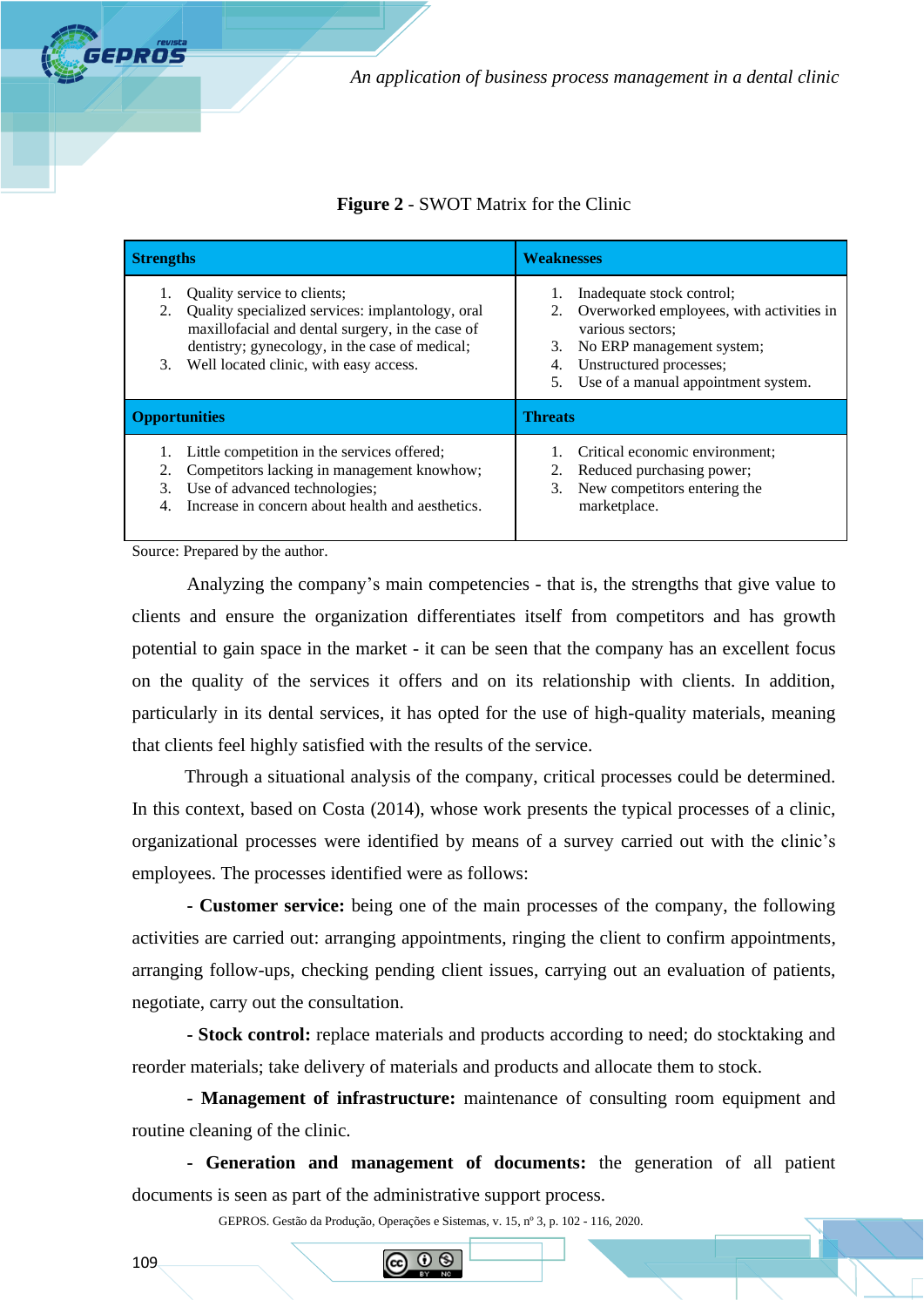**- Auxiliary support for the execution of dental procedures:** a process carried out by dental assistants, whose main tasks are: handle instruments for the dentist during a consultation; ensure the validity of surgical instruments; sterilize surgical instruments.

**- Management of financial resources:** control of cash; control of expenses, allocation of financial resources.

A process prioritization matrix was previously developed to identify and select the critical processes of the company. The matrix was adapted from the Management Excellence Model (MEM) and is structured according to the aforementioned processes that receive a score according to certain criteria: client impact, financial impact, impact on service quality, quantity of tasks and time spent to run each typical process cycle. The score system was defined as given in Table 1.

| Score | <b>Client Impact</b> | Financial Impact | <b>Impact on Service</b><br>Quantity of<br>Quality<br><b>Tasks</b> |                   | Time Spent to<br>Run each Cycle |  |
|-------|----------------------|------------------|--------------------------------------------------------------------|-------------------|---------------------------------|--|
|       | Very Low             | Very Low         | Very Low                                                           | $1$ to $3$        | Very Short                      |  |
| 2     | Low                  | Low              | Low                                                                | $4 \text{ to } 6$ | <b>Short</b>                    |  |
| 3     | Medium               | Medium           | Medium                                                             | $7$ to 9          | Medium                          |  |
| 4     | High                 | High             | High                                                               | 10 to 12          | Long                            |  |
| 5     | Very High            | Very High        | Very High                                                          | 13 or more        | Very Long                       |  |

**Table 1** - Process Score Scale

Source: Prepared by the author.

**EPROS** 

To collect the scores, a form was devised for employees to complete - with the intention of defining a score for each criterion as an average of the responses (Table 2). In addition, weighting was given to each criterion, according to their importance for the process. These are shown in the first line of Table 2. This importance is explained by the SWOT analysis, where it can be seen that the company values, above all, the quality of its services and the excellence of customer service, in particular. Such criteria, therefore, receives the greatest weight, in this case 3. In terms of quantity of activities and time spent to run each task the weighting was 2, because despite the influence of client satisfaction, these activities are related to the high standard of quality. Finally, the weighting of financial impact was 1, also explained by quality, because better materials and equipment are necessary. Table 2 presents the prioritization matrix of the most critical processes, ordered from the most to the least critical.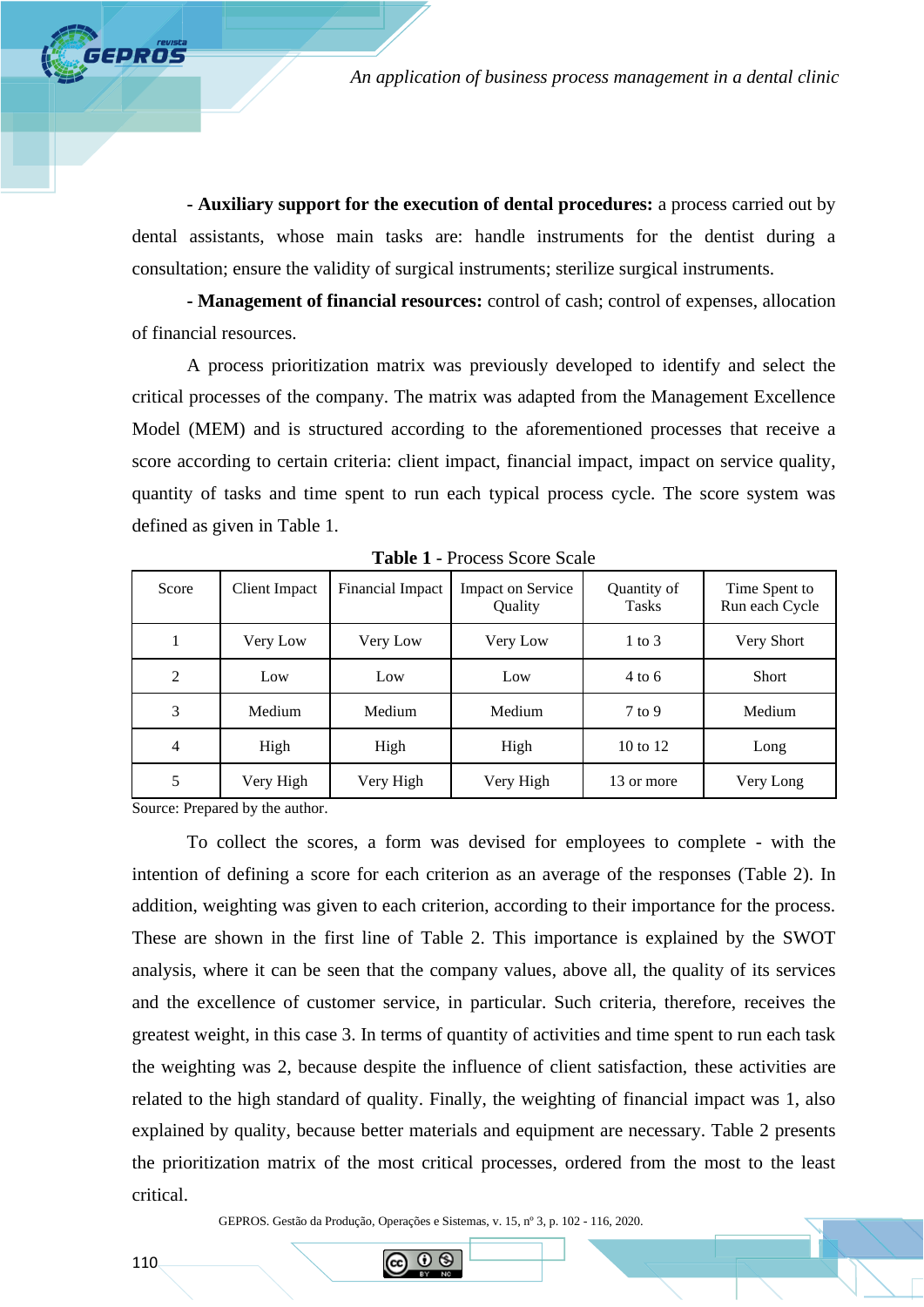

The weight of each criterion is given in the last line of the table.

# **Table 2** - Prioritization Matrix

|                                                            | <b>Analysis Criteria</b> |                  |                                                 |                      |                                                     |        |
|------------------------------------------------------------|--------------------------|------------------|-------------------------------------------------|----------------------|-----------------------------------------------------|--------|
|                                                            | client<br>mpacto n       | Financial impact | service<br>Impact on the<br>$\sigma$<br>quality | Number of activities | Time spent to run<br>the<br>one cycle of<br>process | Totals |
| <b>CRITERIA WEIGHTING</b>                                  | 3                        |                  | 3                                               | $\overline{2}$       | $\overline{2}$                                      |        |
| Attend the client                                          | 5                        | 5                | 5                                               | $\overline{4}$       | 4                                                   | 51     |
| <b>Manage stock</b>                                        | 5                        | 5                | 5                                               | 3                    | 3                                                   | 47     |
| <b>Manage infrastruture</b>                                | 5                        | $\overline{4}$   | 5                                               | $\overline{2}$       | 3                                                   | 44     |
| Generate and manage documentation                          | 4                        | $\overline{4}$   | 4                                               | 3                    | 3                                                   | 40     |
| Auxiliary support to the execution of<br>dental procedures | 5                        | $\overline{4}$   | 5                                               | 3                    | 3                                                   | 46     |
| <b>Manage financial resources</b>                          | 5                        | 5                | 3                                               | 3                    | 3                                                   | 41     |

Source: Adapted from the Management Excellence Model (FNQ, 2018).

# *4.2 Process analysis, modeling and optimization*

In this stage, the two highest scoring processes, that is, the most critical company processes were modeled in *Bizagi Modeler* (*As IS* Models), they are: the customer service process (Figure 3) and stock management (Figure 4)

GEPROS. Gestão da Produção, Operações e Sistemas, v. 15, nº 3, p. 102 - 116, 2020.

**IS** 

GEPROS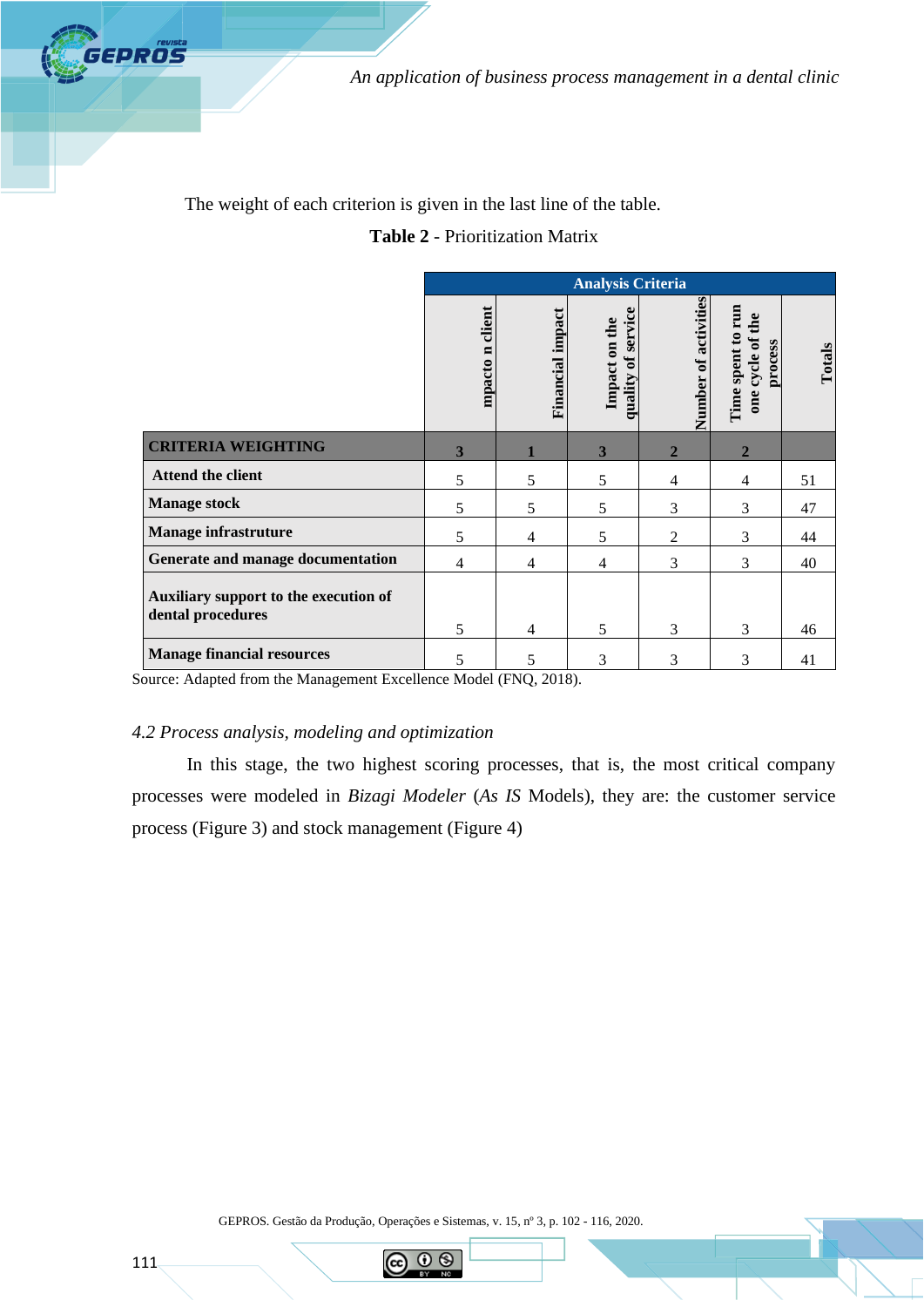

s<br>ingle payme  $\blacksquare$  Create Ask the cus eck if are Schedule and Register<br>payment<br>method eck payn<br>method Already terention Clinic all the custom<br>confirming the<br>schedule Schedul<br>return Record<br>payment Receive<br>payment Infort<br>tomer efer patient<br>professiona Receive th<br>dient **octor/Dentist** .<br>Finish ser erform ser

**Figure 3** - *As Is* Model of the customer service process

Source: Prepared by the author.



Figure 4 - *As Is* Model of the stock management process

Source: Prepared by the author.

Regarding the *To Be* model for the Customer Service process (Figure 5), it can be seen that client registration and appointments are done manually, with details recorded on paper. As an improvement, computer software, specifically designed for use in clinics and medical practices, was suggested: this software offers a customized diary for each professional, in addition to patient data and financial management records. In this way, it is possible to optimize time and avoid potential appointment errors, which often cause client dissatisfaction.

GEPROS. Gestão da Produção, Operações e Sistemas, v. 15, nº 3, p. 102 - 116, 2020.

റ ഭ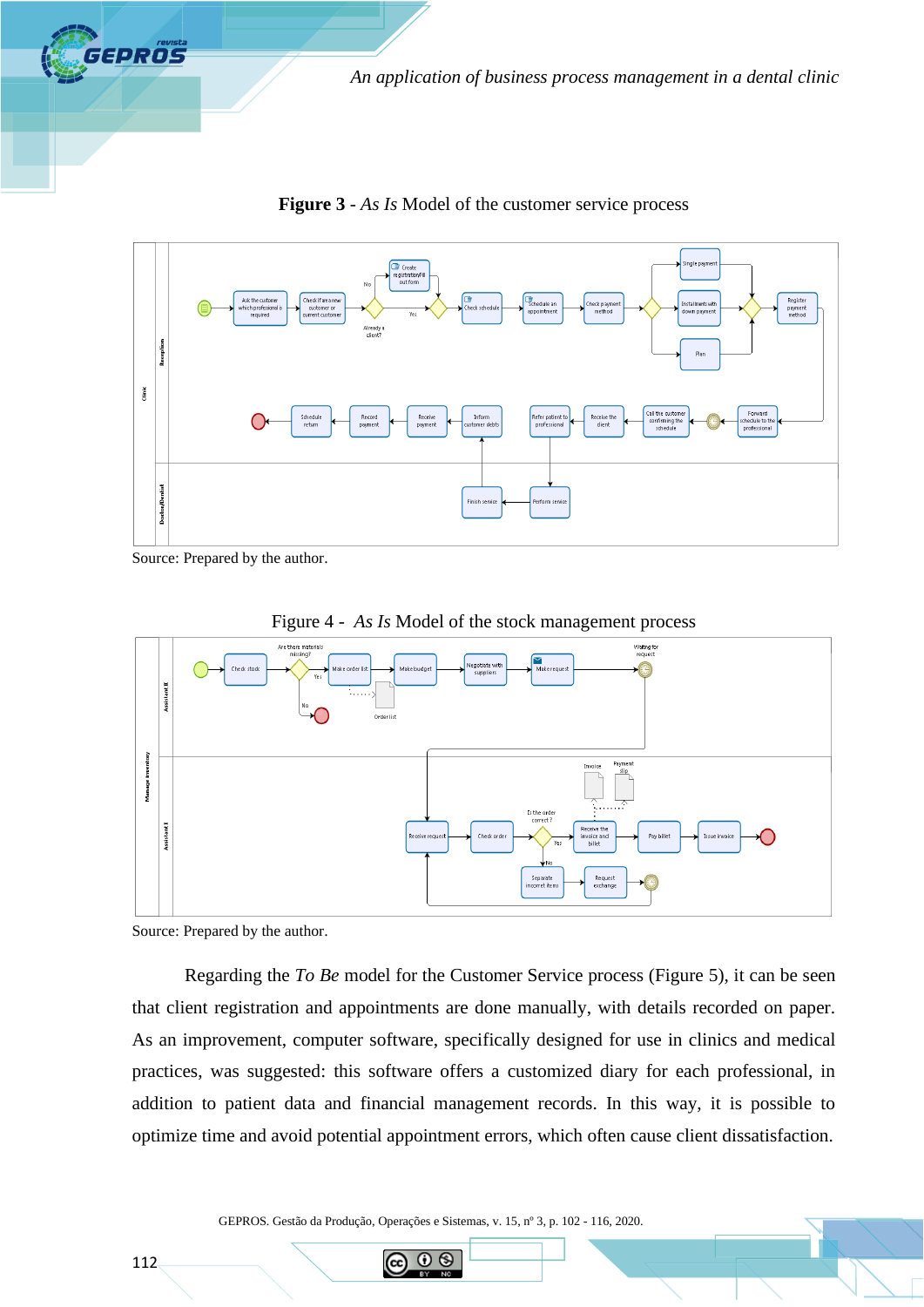



Figure 5 - *To Be* model for the Customer Service process

Source: Prepared by the author.

According to Dantas (2015), the way in which stock is stored and controlled, in addition to avoiding problems, can increase company profitability. Its efficient control is essential for a business to adequately accomplish its tasks, as well as guarantee that stock does not run out or that unnecessary purchases are made. In the *To Be* model (Figure 6) related activities were added to the records of entry and exit of stock items, to ensure a better control of stock levels. This was because there was formerly no information about which items (or the quantity of the same) had been taken.



Figure 6 - *To Be* Model for the stock management process

GEPROS. Gestão da Produção, Operações e Sistemas, v. 15, nº 3, p. 102 - 116, 2020.

റ ഭ

Source: Prepared by the author.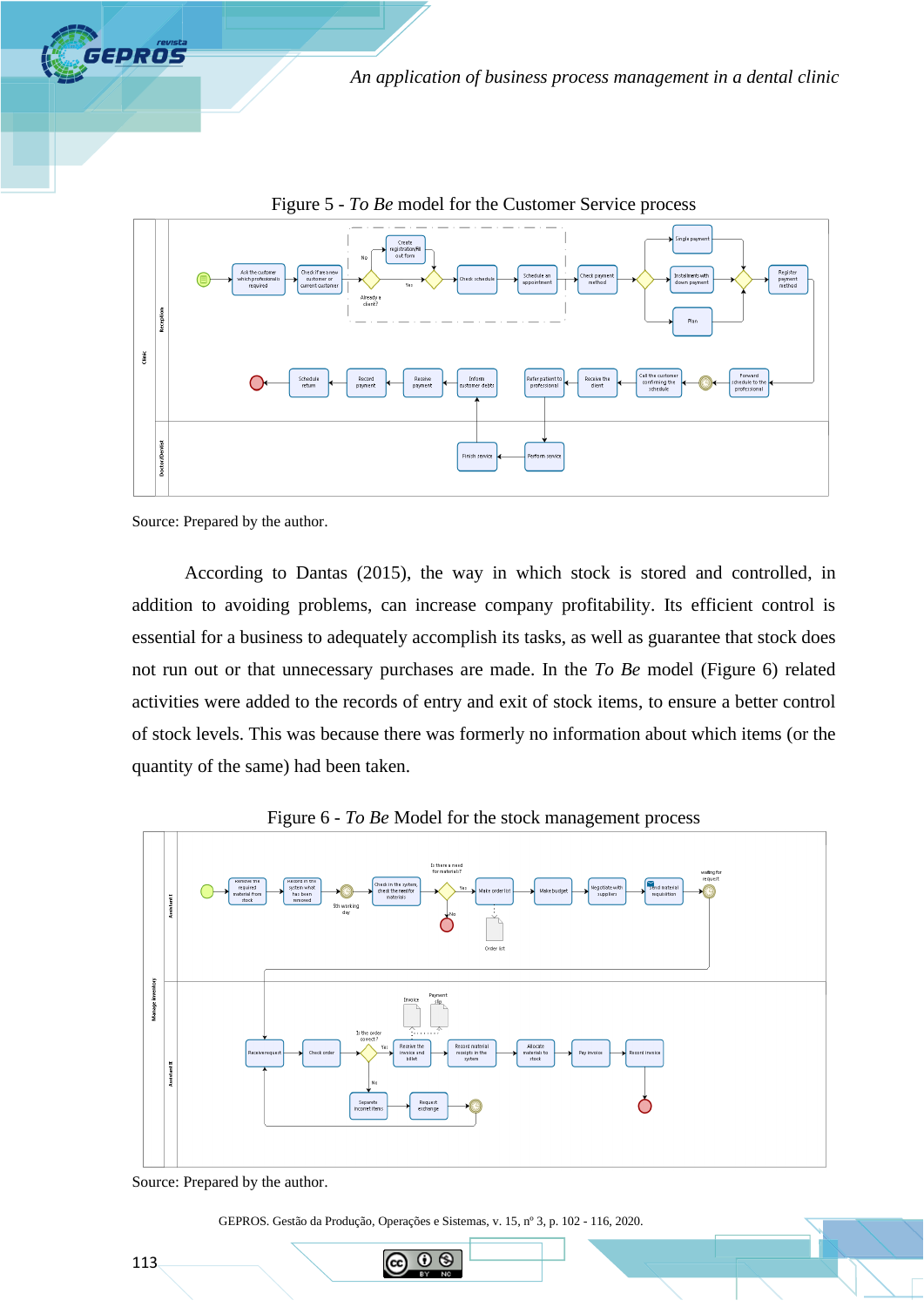The verification of stock was done by an assistant through observation, that is, reorders were made intuitively. For such records, a stock management system or tool is recommended to avoid possible stock gaps or excesses, which could impact customer service.

# **5. CONCLUSIONS**

**FEPROS** 

In light of the challenges faced in today's business world, an efficient management system is essential for a company to maintain its place in the market. Recognizing that this is especially true of the significant role micro and small businesses play in a country's economy, and that such companies face difficulties to remain active in the market due to inefficient management, and a lack of planning and process organization, this study aimed to map out the critical processes of a clinic attending dental and medical patients, based on a situational analysis of the company. Through observations and interviews it was possible to identify all of the business's processes and select two of the most critical processes – namely, stock management and customer service - by means of a prioritization matrix. By mapping these two processes it was possible to structure their activities, and propose improvements and standardization. These results provide evidence that BPM can be effectively used for micro and small businesses. However, as the present study was carried out in only one company, it has not been possible to affirm that the results are valid in other organizations. This would require research in other micro and small business in the sector. Further studies might also carry out studies to establish future difficulties, and quantify the long-term benefits of the models from this clinic, in addition to carrying out research in other micro and small businesses.

## **References**

ABPMP, Association of Business Management Professionals. **BPM CBOK V.3 –** Guia para gerenciamento de processos de negócio corpo comum do conhecimento. 1. Ed. ABPMP, 2013.

AGÊNCIA SEBRAE DE NOTÍCIAS. **Em cinco anos, número de pequenos negócios crescerá 43%.** Brasil, 2017. Disponível em: <http://www.agenciasebrae.com.br/sites/asn/uf/NA/em-cinco-anos-numero-de-pequenos-

GEPROS. Gestão da Produção, Operações e Sistemas, v. 15, nº 3, p. 102 - 116, 2020.

റ ഭ

114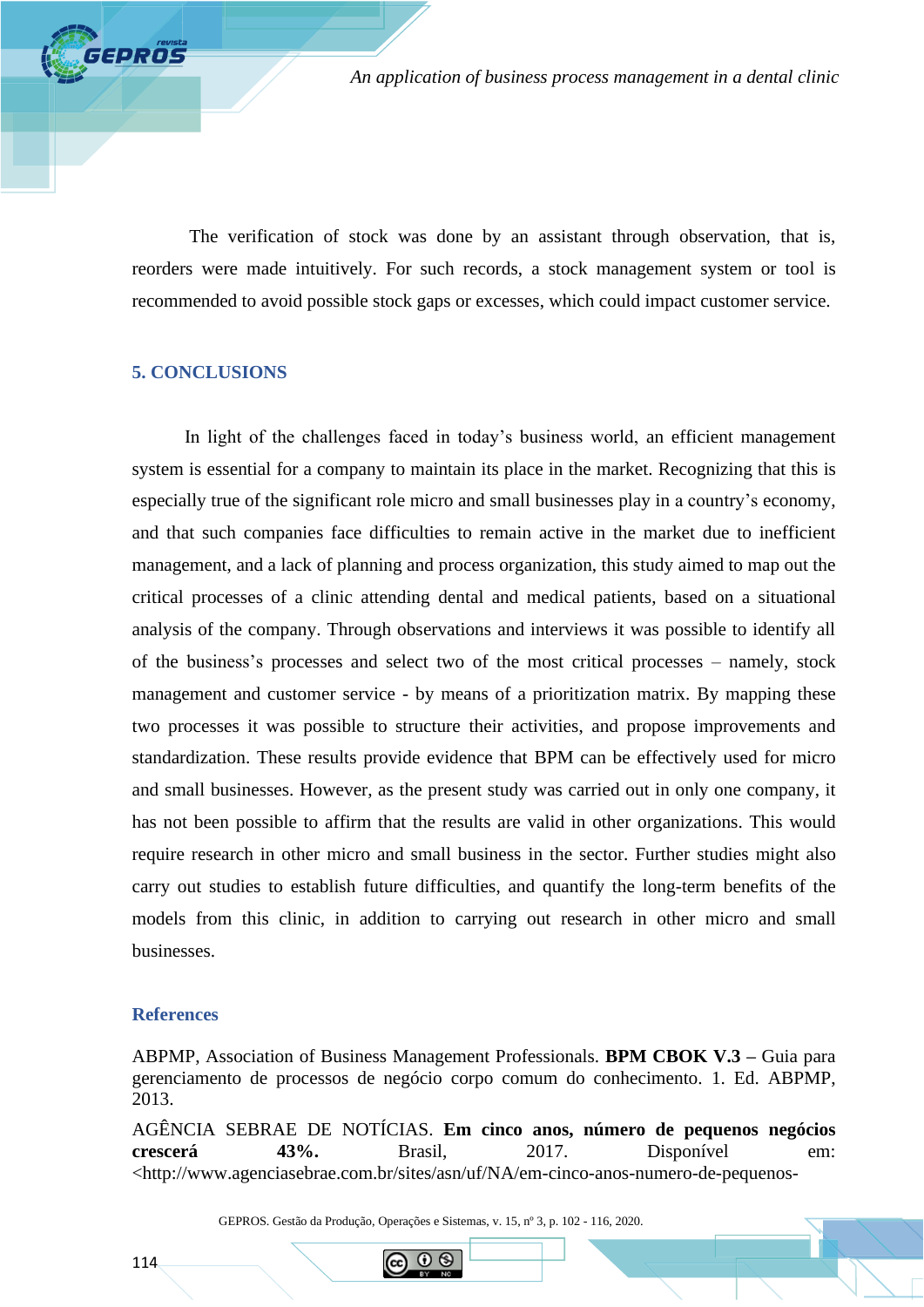negocios-crescera-43,608b10f0fc10f510VgnVCM1000004c00210aRCRD>. Acesso em: 23 jul. 2018.

ANDRADE, F. S. ; BATISTA, L. A. M. L.; BATISTA, L. T.; MASIH, R. T. Aplicação do gerenciamento de processos de negócios visando a identificação de oportunidades de melhorias nos processos administrativos e logísticos para o auxílio do desenvolvimento de um sistema integrado de gestão: estudo de caso em uma empresa distrib. In: ENCONTRO NACIONAL DE ENGENHARIA DE PRODUÇÃO, n.37, 2017**. Anais**... ENEGEP, Joinville, 2017.

BALDAM, R; VALLE, R; ROZENFELD, H. **Gerenciamento de Processos de Negócio**: Uma referência para implantação prática. Rio de Janeiro: Elsevier, 2014.

BANDARA, W.; BAILEY, S.; MATHIESEN, P.; MCCARTHY, J.; JONES, C. Enterprise Business Process Management in the public sector: the case of the Department of Human Services (DHS) Australia. **Journal of Information Technology Teaching Cases,** v. 8, n. 2, p. 217–231, 2018.

BEZERRA, M. C. C.; IDROGO, A. A. A.; BRITO, A. M. V. G.; BERNARDES JUNIOR, E. J. Gerenciamento por processo: Aplicação da metodologia do BPM em uma empresa produtora de bebidas energéticas. In: ENCONTRO NACIONAL DE ENGENHARIA DE PRODUÇÃO, n.36, 2016. **Anais**...ENEGEP, João Pessoa, 2016.

COSTA, J. M.. **Melhoria de processos em uma clínica odontológica.** 2014. 105 f. TCC (Graduação) - Curso de Engenharia de Produção, Universidade de São Paulo, São Paulo, 2014.

DANTAS, J. C. A. **A importância do controle de estoque:** estudo realizado em um supermercado na cidade de Caicó/RN. 2015. 55 f. TCC - Curso de Ciências Contábeis, Universidade Federal do Rio Grande do Norte, Caicó, 2015

DUMAS, M.; LA ROSA, M.; MENDLING, J.; REIJERS, H. **Fundamentals of Business Process Management.** Berlin: Springer, 2018.

FNQ. **3 ferramentas para priorizar processos.** Disponível em: <http://www.fnq.org.br/informe-se/noticias/3-ferramentas-para-priorizar-processos>. Acesso em: 05 nov. 2018.

LOPES, M. A. B.; BEZERRA, M. J. S. Gestão de processos: fatores que influenciam o sucesso na sua implantação. In: ENCONTRO NACIONAL DE ENGENHARIA DE PRODUÇÃO, n. 28, 2008. **Anais**...ENEGEP, 2008.

MASCHKA, M. G. **Gestão de Processos de Negócios:** Um Estudo Empírico em Micro e Pequenas Empresas Brasileiras. 2014. 89 f. Dissertação (Mestrado) - Curso de Ciência da Computação, Universidade Federal de Pernambuco, Recife, 2014.

MEDOH, C.; A. TELUKDARIE, A. **Business Process Modelling Tool Selection**: A Review. IEEE International Conference on Industrial Engineering and Engineering Management (IEEM)**.** Proceedings…, 2017.

OMG - Object Management Group. **Business Process Model and Notation (BPMN)**  Language, 2014. Disponível em <https://www.omg.org/spec/BPMN/>. Acesso em: 19 mai. 2020.

GEPROS. Gestão da Produção, Operações e Sistemas, v. 15, nº 3, p. 102 - 116, 2020.

(1) IS

**EPROS**